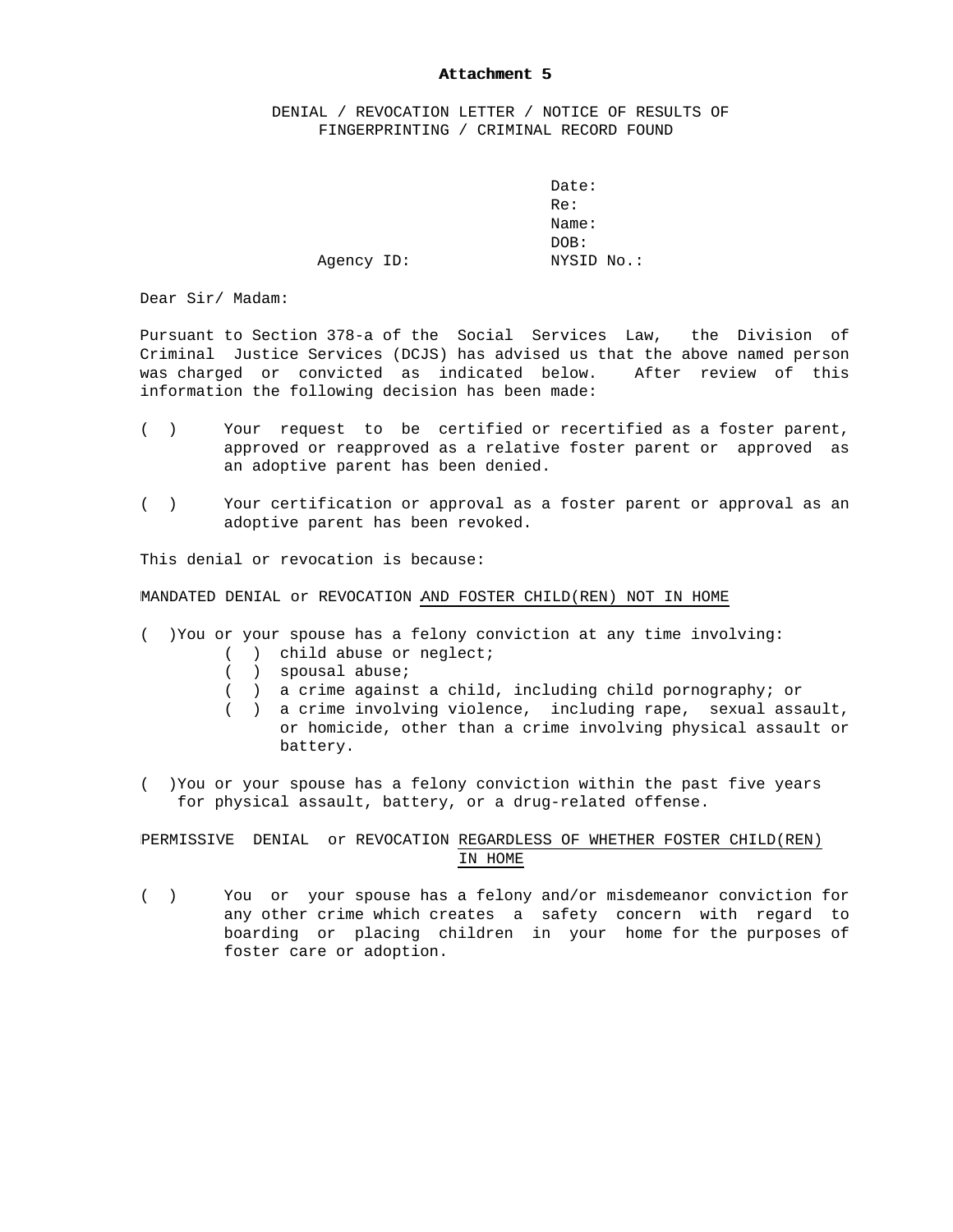- ( ) Someone else over the age of 18 who resides in your household has a felony and/or misdemeanor conviction for any crime which creates a safety concern with regard to boarding or placing children in your home for the purposes of foster care or adoption.
- ( ) You, your spouse, or someone else over the age of 18 who resides in your household has been charged with a crime which creates a safety concern with regard to boarding or placing children in your home for the purposes of foster care or adoption.

## ADMINISTRATIVE REMEDIES

## A. Revocation/Denial

 If your denial or revocation is based upon spousal abuse, and you believe that such offense was not spousal abuse because the fact that you were abused was a factor in causing you to commit the crime, you may request an administrative hearing from the Office of Children and Family Services by contacting in writing:

> Bureau of Special Hearings NYS Office of Children and Family Services PO Box 1930 Albany, New York 12201

Such request must be made within 60 days of the receipt of this notice.

If you are a prospective adoptive parent or an approved adoptive parent and your application has been denied or your approval revoked by an authorized agency because of a criminal history referenced in this letter (and any additional reasons for denial or revocation), you have a right to notice of the reason(s) for denial or revocation. In addition, you have the right to request an administrative hearing before the Office, pursuant to section 372-e of the Social Services Law. Such request must be made within 60 days of the receipt of this notice.

## B. Accuracy of Criminal History Data

If a foster child is to be removed or is removed from your home because of a criminal history (and any additional reasons), you have a right to a conference with the authorized agency responsible for such removal in accordance with the provisions of 18 NYCRR 443.5. If you are not successful at the conference, you may request an administrative hearing before the Office in accordance with Section 400 of the Social Services Law. As applicable, additional information concerning the reasons for the agency action and your rights is attached to this letter.